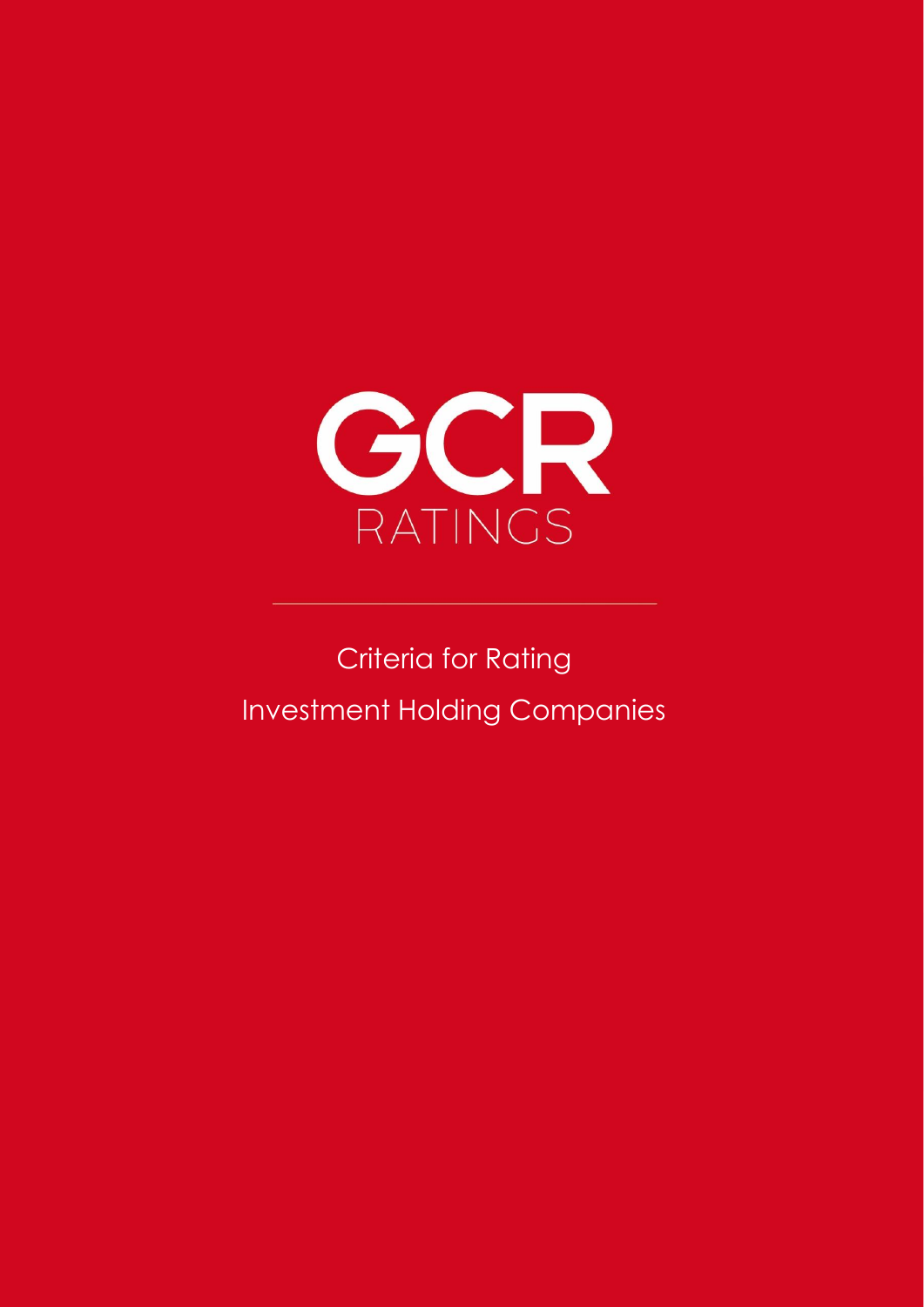# Contents<br>Scope of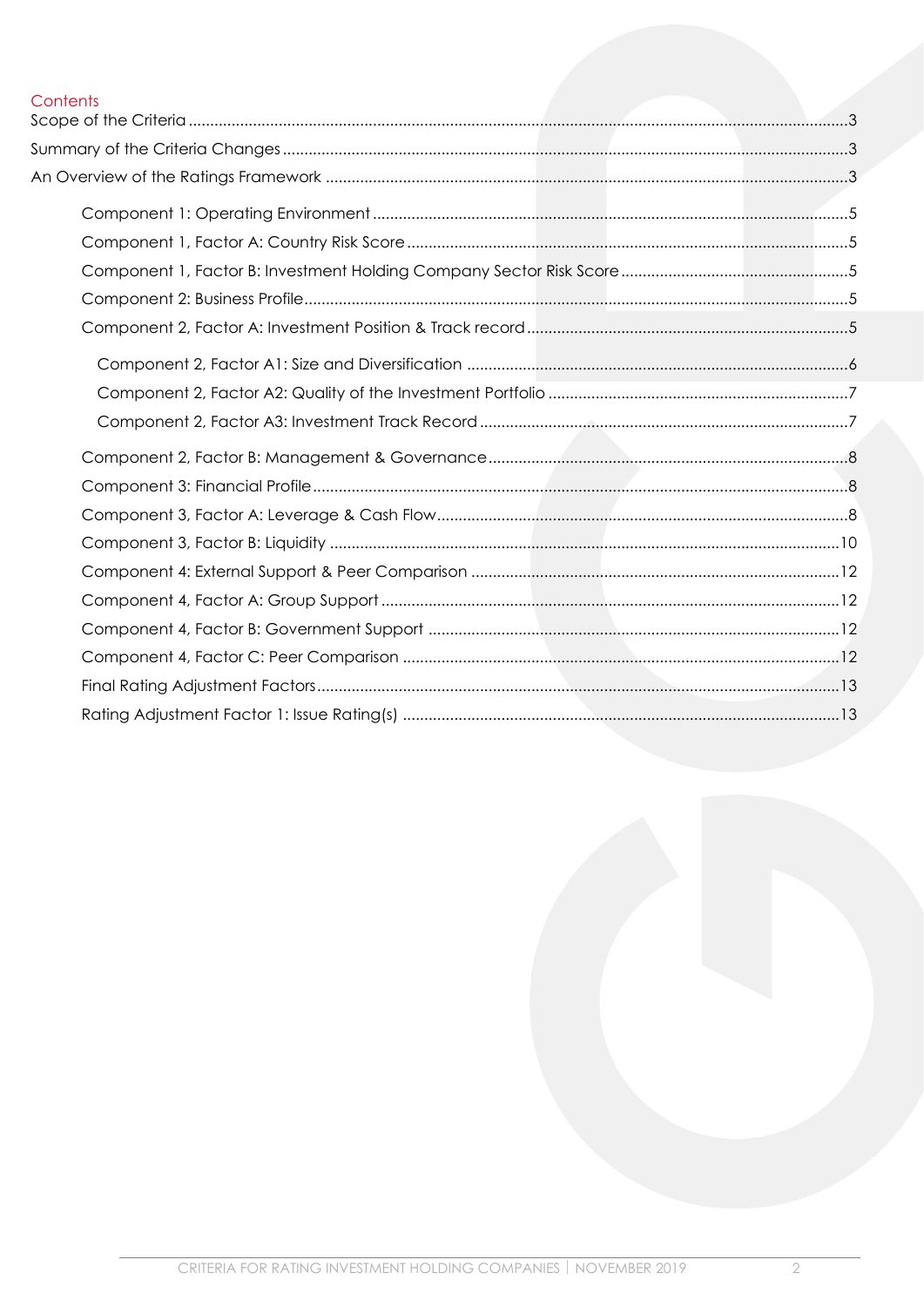### <span id="page-2-0"></span>**Scope of the Criteria**

- 1. The 'Criteria for Rating Investment Holding Companies' ('IHC Criteria') applies only where the rated entity is a holding company that owns equity participations in operating companies, which typically operate as standalone ventures, expressly with the intent to generate capital appreciation and/or dividend flows over the medium to long-term by managing and eventually selling the assets and reinvesting returns in new undertakings. Typically, an investment holding company ('IHC') will only have a strategic and not operational management role within its investee companies. Furthermore, unlike asset managers or other regulated investment companies, IHCs do not manage third party funds for fee-based income.
- 2. The IHC Criteria scope excludes conglomerates, which are rated under the Group Classification & Support Section of the 'Criteria for the GCR Ratings Framework'. GCR defines conglomerates as holding companies that typically have controlling stakes in a diverse range of/disaggregated operating entities, which function across industries, and the ultimate owners have no medium-long term strategic view to sell the assets. The shareholders may have a more operational management role in its subsidiaries, including but not restricted to shared financing and services.
- 3. The scope also excludes (non)operating holding companies that sit atop homogenous/operationally integrated financial or corporate groups for legal, regulatory, control or tax reasons. These entities are rated under the sector specific (i.e. financial institutions, insurance or corporate) criteria.

### <span id="page-2-1"></span>**Summary of the Criteria Changes**

- 4. The IHC criteria represents a new approach to analysing and rating IHCs. Until now GCR have used a subset of the Corporate Ratings methodology for the analysis of IHCs.
- 5. GCR has aligned the IHC criteria to the broader GCR ratings framework, including the country risk criteria, group classification and support criteria and management & governance criteria. GCR has also moved to a more ratiobased analysis for the leverage and cash flow assessments. As with other GCR criteria, quantitative assessments are largely interpreted using qualitative factors.

### <span id="page-2-2"></span>**An Overview of the Ratings Framework**

- 6. In order to improve the comparability and transparency of the ratings, GCR has adopted a framework (see below) with publicly available scoring for the major rating components. The goal is to allow each stakeholder (issuer, investor, regulator, counterparty etc.) to know in detail, each of the major rating drivers and ultimately what factors may change the ratings in the future.
- 7. To achieve this, GCR has adopted four major rating components (operating environment, business profile, financial profile and comparative profile), which are all broken down into two or three major factors and sub-factors, with a public positive or negative score assigned to each. The summation of the scores determines the GCR Risk Score, which is translated using the GCR Anchor Credit Evaluator into the Anchor Credit Evaluation, and then using final rating adjustment factors into an issue(r) credit ratings. It is important to note that there are no fixed weightings for the components, factors or sub-factors. Furthermore, it is noted that whilst the scales below typically represent whole numbers (0, 1, 2, etc.), GCR can utilise half numbers (e.g. 0.5, 1.5, 2.5) and quarter numbers (e.g. 0.25, 1.75).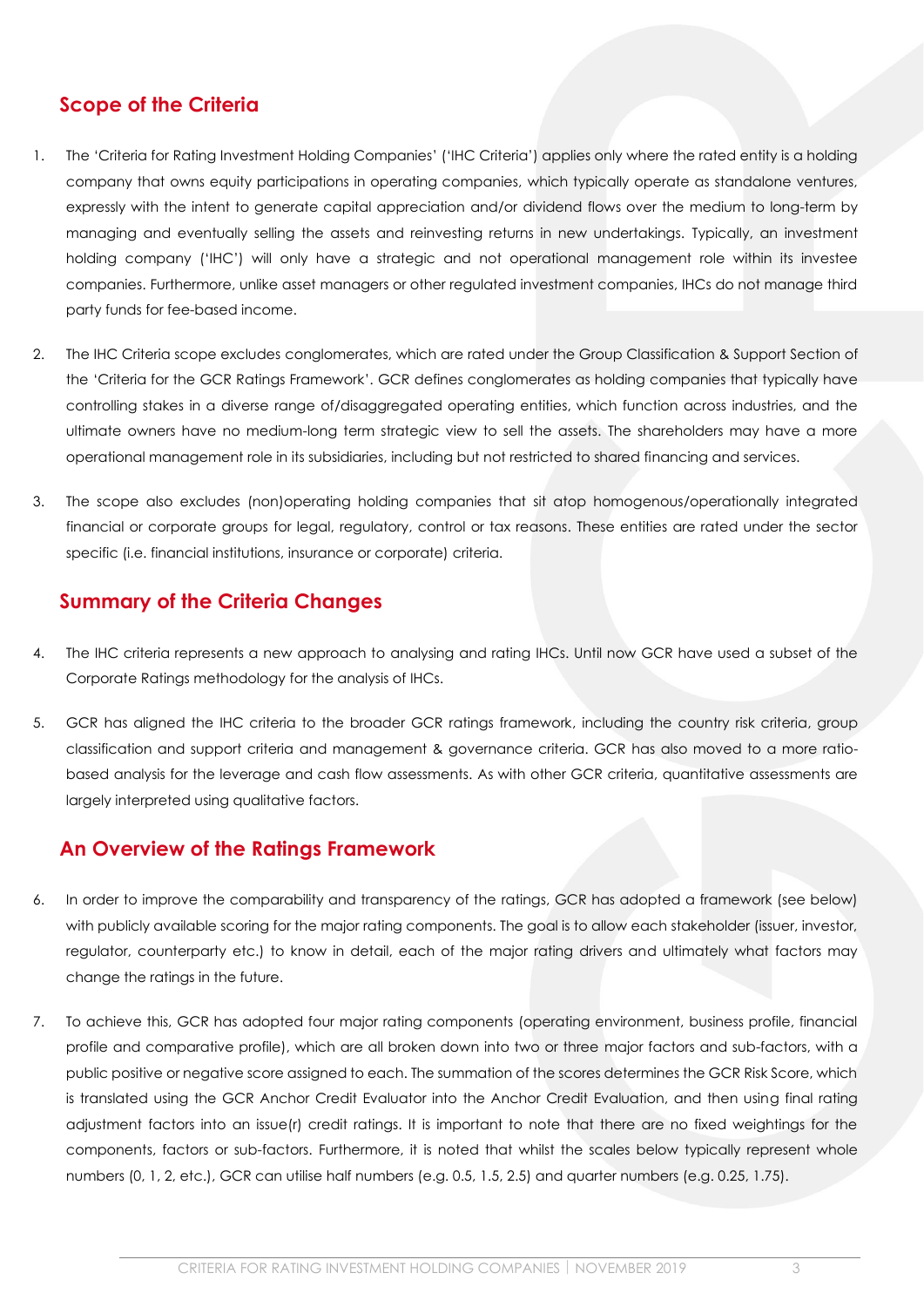- 8. To understand the following criteria, GCR recommends that it is read in conjunction with the 'GCR Ratings Framework', which provides a detailed view on Country Risk, Group Classification & Support, Management & Governance, and the Anchor Credit Evaluator (which will help translate the GCR Risk Score to the international and national scale ratings), as well as the GCR Rating Scales, Symbols & Definitions.
- 9. The way in which the key rating concepts interact with each other and result in an issue(r) credit rating is best illustrated in [Figure 1](#page-3-0) [below.](#page-3-0)

<span id="page-3-0"></span>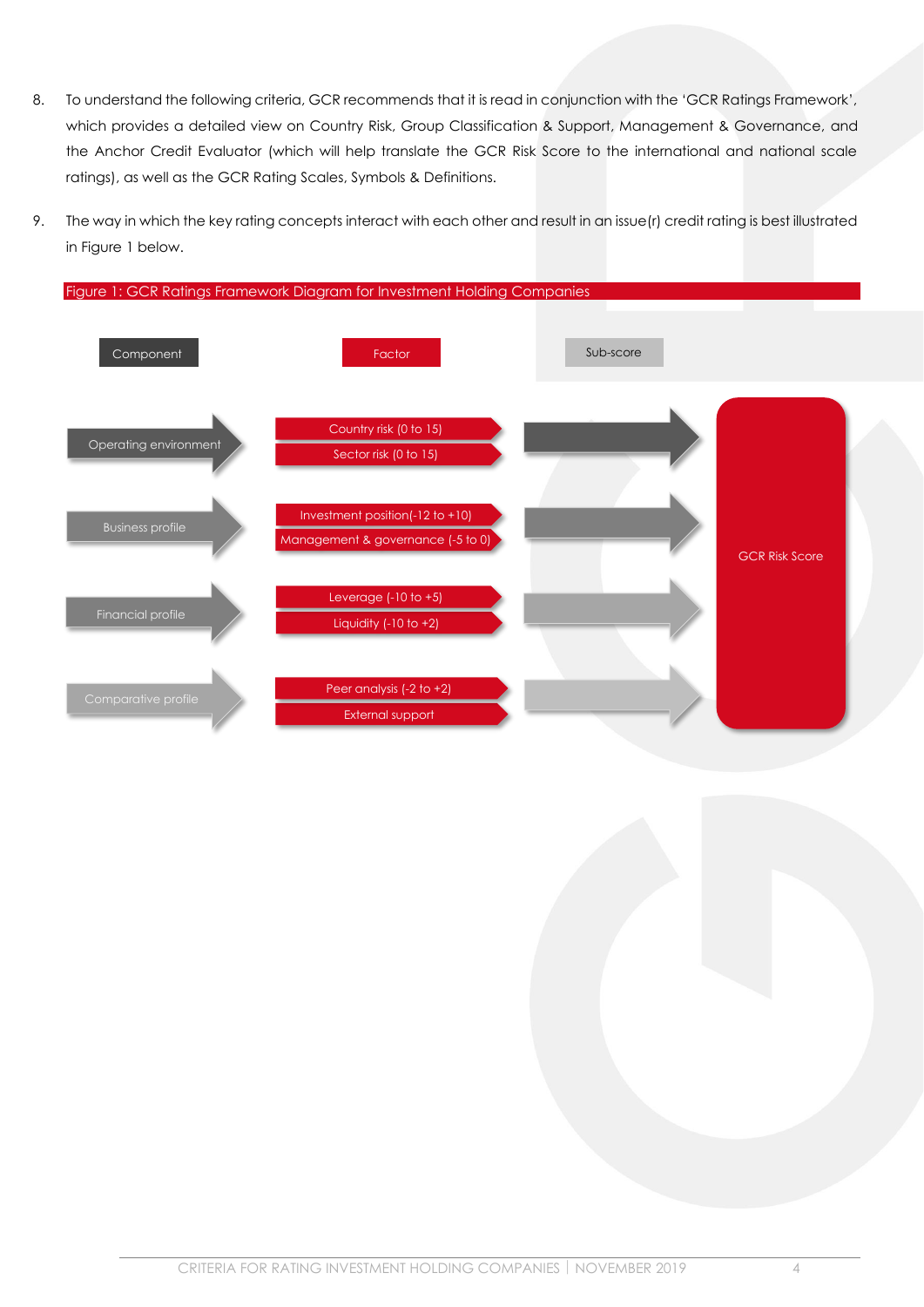### **Component 1: Operating Environment**

<span id="page-4-0"></span>10. The core of the GCR rating framework is based on GCR's opinion that an entity's operating environment frames its creditworthiness. As a result, the operating environment analysis anchors the underlying risk score for the GCR rating methodology. Essentially, GCR combines elements of country and sectoral analysis, weighted across countries when appropriate, to anchor the IHC to its operating conditions.

11. Whilst the direct link to country risk may not be as obvious for investment holding companies as it is for financial institutions (for example), GCR still believes the wealth of households and the political/ business environment are essential considerations to consider the creditworthiness of an IHC.

### <span id="page-4-1"></span>Component 1, Factor A: Country Risk Score

12. Scored on a 0 (lowest) to 15 (highest) scale. GCR scores the weighted average of the key investee companies' (i.e. material investments) market capitalisation, net asset value, EBITDA, revenues or assets by geography, depending on what GCR considers to be the most appropriate, in line with the 'Country Risk Score' methodology as highlighted in the 'Country Risk Criteria'. See the global country risk criteria published a[t gcrratings.com/criteria.](http://www.gcrratings.com/criteria)

### <span id="page-4-2"></span>Component 1, Factor B: Investment Holding Company Sector Risk Score

13. Scored on a 0 (lowest) to 15 (highest) scale. The IHC Sector risk score reflects the weighted average sector risk score of material investee companies, in line with the sector risk scoring/ methodology present in the sector specific (i.e. financial institutions, insurance or corporate for example) criteria. GCR (0 to 15: 15 BEST)

will typically blend the sector score, as it considers appropriate.

### <span id="page-4-3"></span>**Component 2: Business Profile**

14. The business profile examines the investment position, investment track-record, as well as the management & governance of the investment holding company, aligning the IHC criteria to the broader GCR risk framework. The company profile assessment is based on a combination of quantitative and qualitative factors. The maximum score is a plus ten (+10) and the minimum score is a negative seventeen (-17). The exaggerated downside of the scoring reflects the risk that very weak investments can have on the IHC.

### <span id="page-4-4"></span>Component 2, Factor A: Investment Position & Track record

15. GCR believes that the competitive strengths and earnings generation ability of an Investment Holding Company can be best exemplified by the size, diversification and quality of its investment portfolio. As a result, GCR assesses these factors and generates an initial score. GCR may also make an adjustment for the investment track-record of the IHC to differentiate those companies who have demonstrated a strong ability to continually help grow or select successful companies.

| .                  |  |
|--------------------|--|
|                    |  |
| (0 to 15: 15 BEST) |  |
| -----------        |  |
|                    |  |

(-17 to +10: +10 BEST)

### **Business Profile**

#### • **Investment Position (-12 to +10)**

- Size & Diversification (-5 to +4) • Investment Portfolio Quality  $(-5 \text{ to } +4)$
- Investment track-record (-2 to +2)
- **Management & Governance (-5 to 0)**

| (0 TO 30: 30 BEST) |  |
|--------------------|--|
|                    |  |

#### **Operating Environment (0 to 30)**

#### **Factor A: Country Risk (0 to 15)** • GDP Per Capita

- World Bank Governance **Indicators**
- WEF

**Factor B: Sector Risk (0 to 15)** • Blend of investee company sectoral breakdowns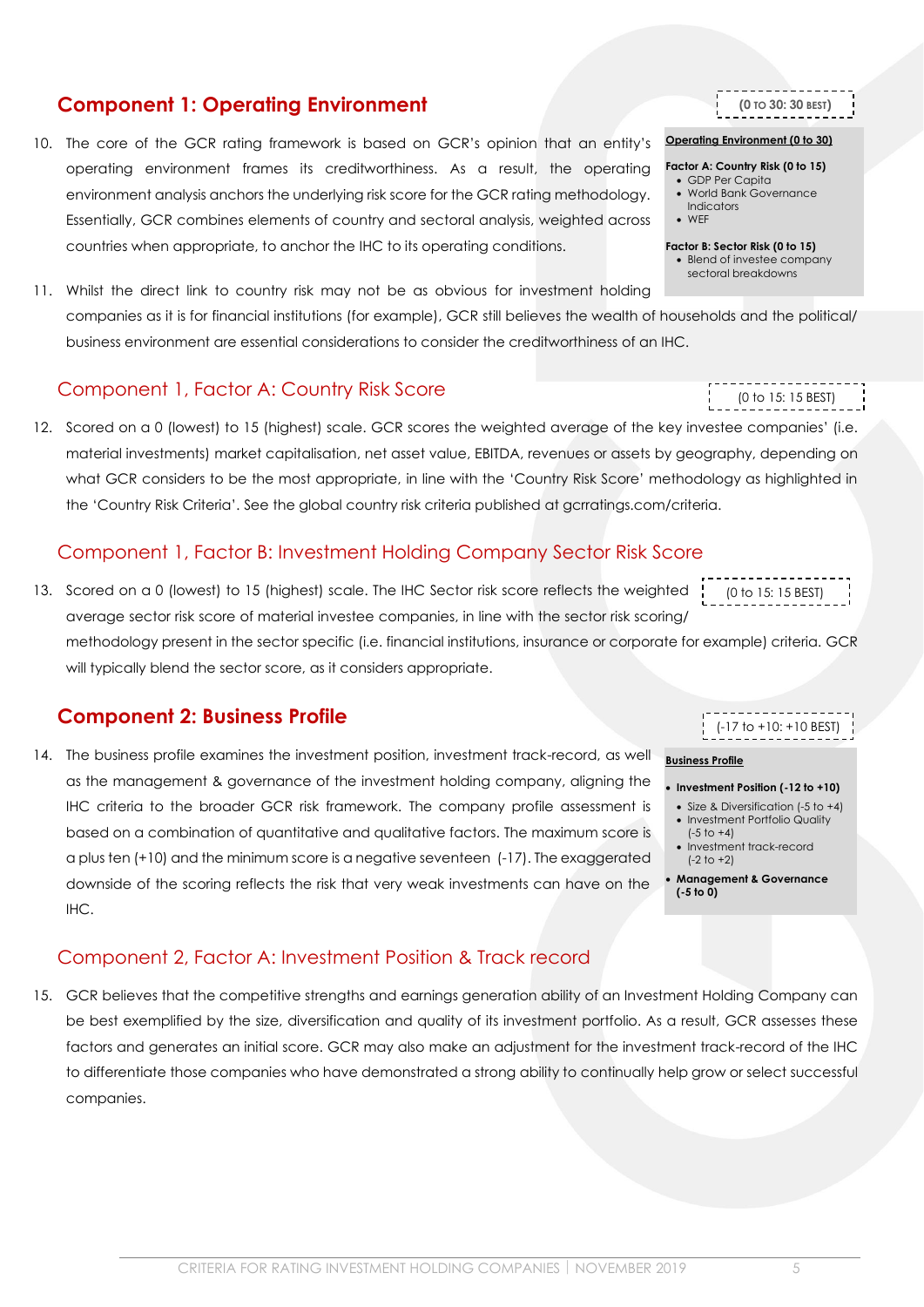### <span id="page-5-0"></span>**Component 2, Factor A1: Size and Diversification**

- (-5 to +4: +4 BEST)
- 16. GCR uses [Table 1](#page-5-1) as a guide to rank the size and diversity of the IHC. The maximum score is a plus four (+4) and the minimum score is a negative five (-5). GCR believes that IHCs that have achieved scale by way of strong sector and geographic diversification are less exposed to stress or volatility. As a result, GCR starts by ranking IHCs according to the observable nominal size of their investment portfolios (using market capitalisation for listed entities and haircut inhouse valuations for unlisted investments), and making adjustments for sectoral, geographic and single name concentrations. Regardless of size, significant concentrations will reduce the assessment to low/ lowest levels.

<span id="page-5-1"></span>

| Table 1: Size & Diversification |              |                                                                                                                                                                                                                                                                                                                           |
|---------------------------------|--------------|---------------------------------------------------------------------------------------------------------------------------------------------------------------------------------------------------------------------------------------------------------------------------------------------------------------------------|
| Score description               | Score        | Typical characteristics*                                                                                                                                                                                                                                                                                                  |
| Highest                         | $3$ to $4$   | Typically, a portfolio above USD5bn. Geographically well diversified, with no<br>single jurisdiction contributing more than 33% of total investments. Well<br>diversified by sector, with no single industry contributing more than 33% of the<br>investment portfolio. Top three investments below 30% of the portfolio. |
| High                            | 1 to 2       | Typically, a portfolio above USD1bn. Geographically diverse, with no single<br>jurisdiction contributing more than 50% of total investments. Well diversified by<br>sector, with no single industry contributing more than 50% of the investment<br>portfolio. Top three investments below 40% of the portfolio.          |
| Intermediate                    | $-1$ to $+1$ | Typically, a geographically concentrated or single jurisdiction IHC, which is well<br>diversified by sector, with no single industry contributing more than 50% of the<br>investment portfolio. Top three investments below 50% of the investment<br>portfolio.                                                           |
| Low                             | $-4$ to $-2$ | Typically, a geographically concentrated or single jurisdiction IHC, with some<br>sector concentrations but with no single industry contributing more than 75% of<br>the investment portfolio. Top three investments below 75% of the portfolio.                                                                          |
| Lowest                          | -5 or below  | Weak franchise (which may include start-ups that are yet to achieve targeted<br>competitive positions/profitability), highly concentrated in failing entities, failed<br>or close to failing.                                                                                                                             |

\* The above boxes highlight typical characteristics of the high, intermediate and low (and so on) assessments, and are utilised in conjunction with the operating environment anchor, and relative to the markets of the issuer's operations. It is likely that an entity has one or more characteristic across different boxes. GCR allows analytical decision making to decide what the most pertinent factors for each rated entity are. However, to achieve a stronger score the entity is likely to a number of cumulative strengths. Conversely, any one risk can bring the score down to a weak level.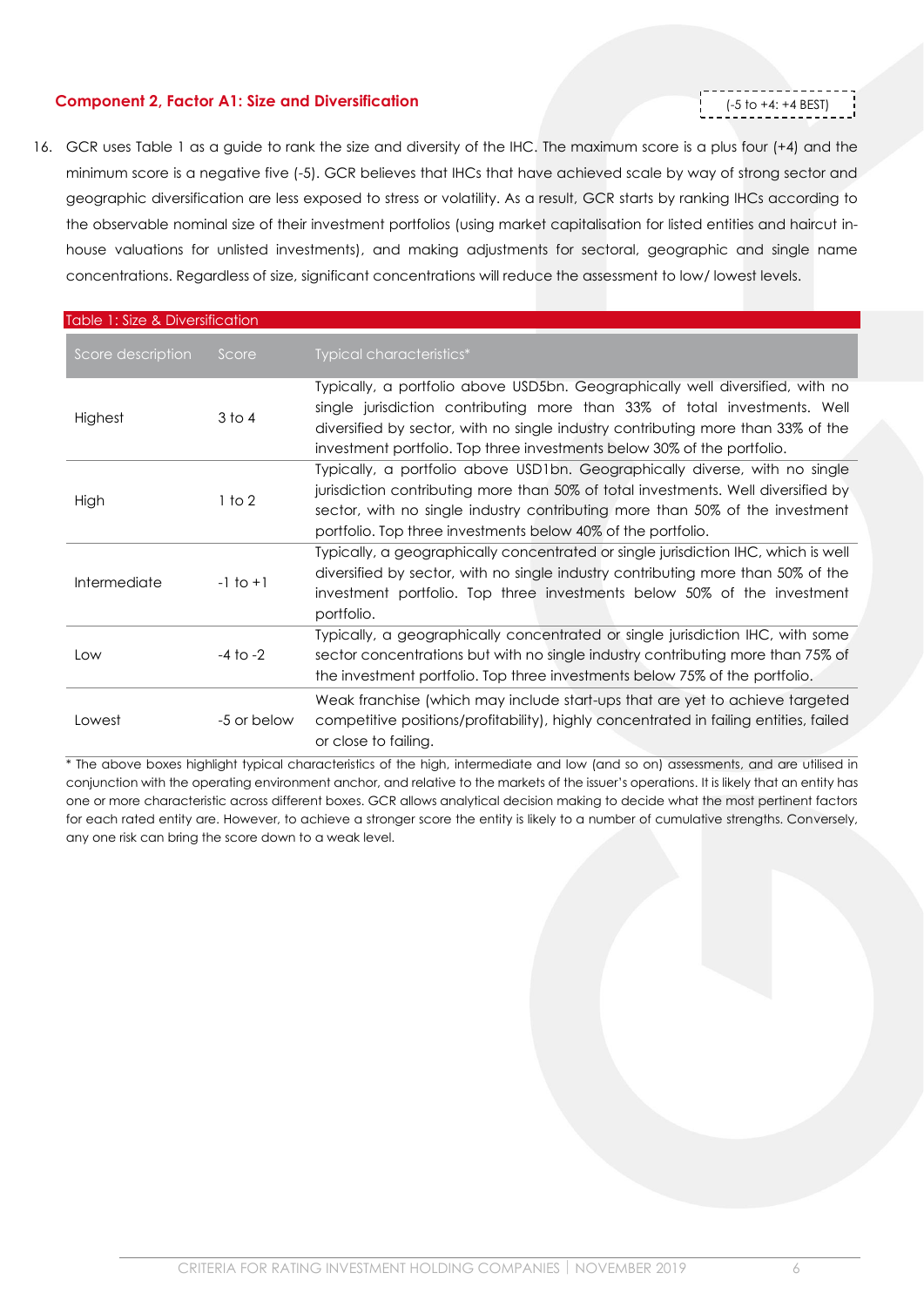### <span id="page-6-0"></span>**Component 2, Factor A2: Quality of the Investment Portfolio**

## (-5 to +4: +4 BEST)

- 17. GCR measures the quality of an IHC's investment portfolio in order to assess the potential ability of the company to sell down assets or rely on stable divided flows to repay/service debt. The assessment measures the relative qualities between the investments' combined risk score against the combined operating environment risk score (country risk + sector risk) of the portfolio.
- 18. GCR uses two methods to measure the quality of the investment portfolio. Primarily, GCR will aim to assign a GCR risk score to the underlying investee companies. However, this is typically accomplished only when the entity contributes materially the IHCs investment portfolio, and where GCR has public issuer credit ratings or can rely on public information to create reliable credit assessments of material investee companies.
- 19. Where the investee entity is too small or there is insufficient information to allow for a credit assessment, GCR will make conservative assumptions on the quality of the investments. Typically, the lower the information quantity and quality, the more conservative the assumptions will be.
- 20. Overall, we expect to use the guide below when we cannot assign a formal risk score for the investee companies:
- 21. If the investment entity is a mature company and a regular dividend payer, with no negative news flow and proven minimal leverage, GCR will assume that the entity has the risk score equivalent of up to a national scale 'bb' range rating ACE for its domicile jurisdiction.
- 22. If the investment is a start-up company with no track-record of earnings creation, or has poor news flow or high leverage, the risk score of the entity will typically be capped at the rating score equivalent of a national scale 'b' range ACE for its host location of the investee company.
- 23. We may choose the risk score equivalents of the ACE in between the b- and the bb+ national scale ratings, should we have more or less information of the investee company.
- 24. If the country risk score is over 10 for the host location, or if the jurisdiction is unrated, we can use the international scale risk score equivalent.
- 25. A defaulted or liquidated investment would have a score no higher than 1.
- 26. Once GCR has estimated the risk score for each investment, GCR will compare each investment to their operating environment (country risk plus sector risk) and net the result. For example, if the investment is 1 below the operating environment score, it would attract a -1 score. If the investment is 2 above the operating score, it would attract a +2 and so on. Accordingly, the scores are weighted by the contribution to the aggregated portfolio, and the final score is accumulated.

### <span id="page-6-1"></span>**Component 2, Factor A3: Investment Track Record**

## (-2 to +2: +2 BEST)

27. GCR may overlay positive or negative risk score adjustments for an IHC's investment track-record, in comparison to the local market. For a positive adjustment, GCR would require a sustained history of investing/company building and realisations across sectors. However, GCR may also consider the historic trend of revenue/income consistency for the investee companies, concentrating on the absolute returns and the stability of revenues, if there is a limited realisation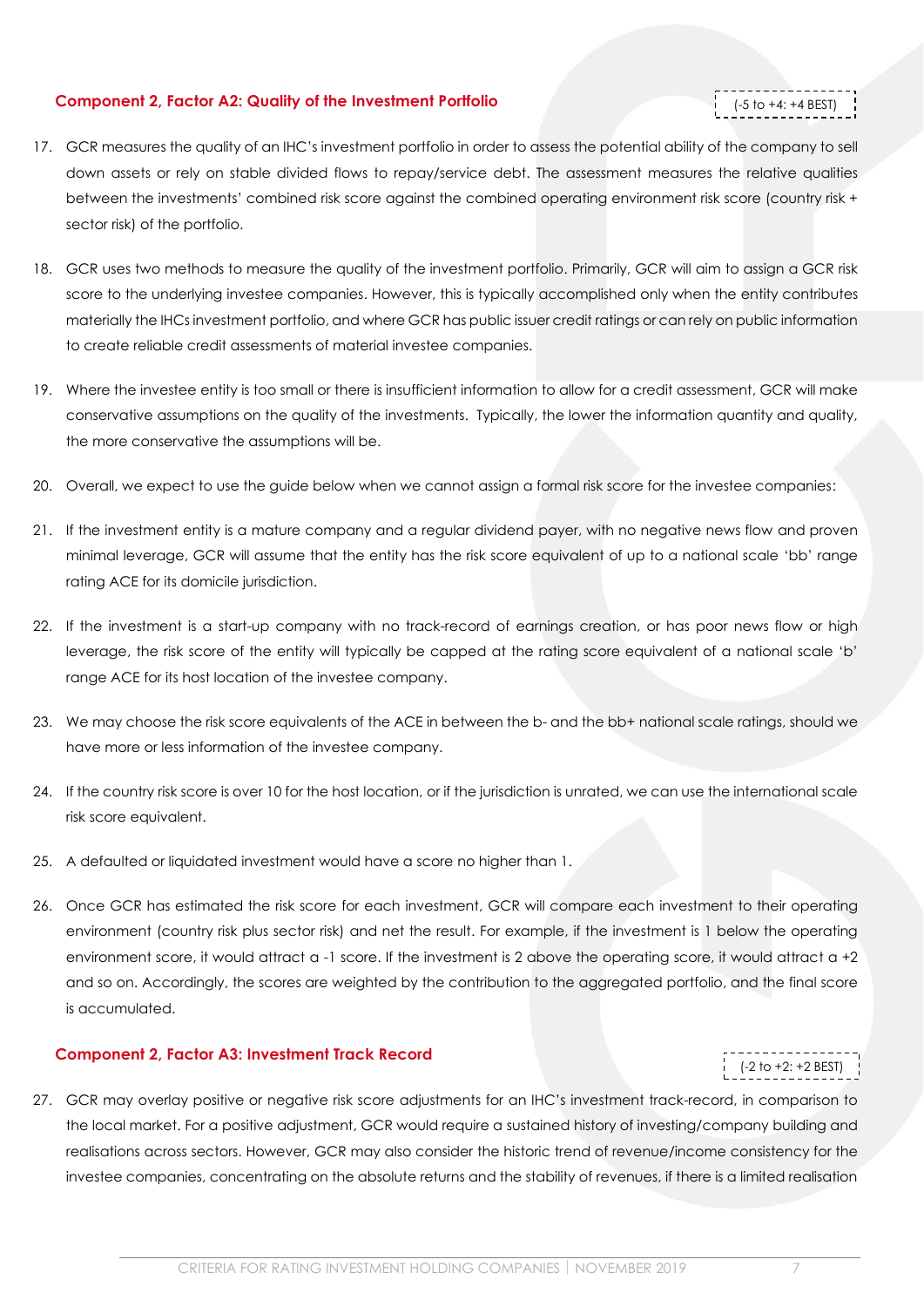CRITERIA FOR RATING INVESTMENT HOLDING COMPANIES | NOVEMBER 2019 8

track-record. The quality of earnings is assessed by considering the stability of inflows upstreamed to the IHC. GCR may make a negative adjustment if the track-record of earnings and realisation of values accrued is weak or unestablished.

### <span id="page-7-0"></span>Component 2, Factor B: Management & Governance

28. The IHC criteria has adopted the universal GCR Management & Governance criteria, for more information on how this score is derived please see [gcrratings.com/criteria.](http://www.gcrratings.com/criteria)

### <span id="page-7-1"></span>Component 3: Financial Profile

- 29. The financial profile assessment focuses on the leverage, cash flow and liquidity of an IHC. GCR has adopted an investment leverage ratio as the main quantitative premise for its assessment, with adjustments for cash flow metrics utilised where applicable. This is because IHCs are typically reliant on the disposal of investments or the upstreaming cash flows from their investments to support debt serviceability and reduce leverage.
- 30. The financial profile assessment is based on a combination of quantitative and qualitative factors. The maximum score is a plus seven (+7) and the minimum score is a negative twenty (-20), regardless of the outcome of the scores in the components detailed below. The exaggerated downside of the scoring reflects the disproportionately high risk that very weak liquidity and leverage can have on the IHC.

### <span id="page-7-2"></span>Component 3, Factor A: Leverage & Cash Flow

- 31. GCR's primary measure of leverage is the investment value ratio of IHCs. The leverage ratio is a simple net debt (gross debt (including guarantees of investee company debt, funds in related funding vehicles, and any other contingent liabilities) minus cash and other liquid assets (excluding the liquid assets of investee companies and the IHC's encumbered assets)) to the value of investments. The maximum score is a plus five (+5), and the minimum score a negative ten (-10).
- 32. When calculating the value of the IHC's investments, GCR will use the market observed pricing for listed entities or the net asset value of unlisted entities, minus a haircut which changes depending on the equity market location of the investee company. GCR has characterised the equity market locations and haircuts in [Table 2.](#page-8-0) GCR may, however, choose to override these haircuts if the entity has a strong history of realisations, and/or if there are recent independent valuations for unlisted investments and/ or evidence of a similar sale price realised in a recent period.

-20 to +7: 7 BEST

(-5 to 0: 0 BEST)

**Financial Profile (-20 to +7)**

- Leverage & Cash Flow  $(-10 \text{ to } +5)$
- Liquidity (-10 to +2)

(-10 to +5: +5 BEST)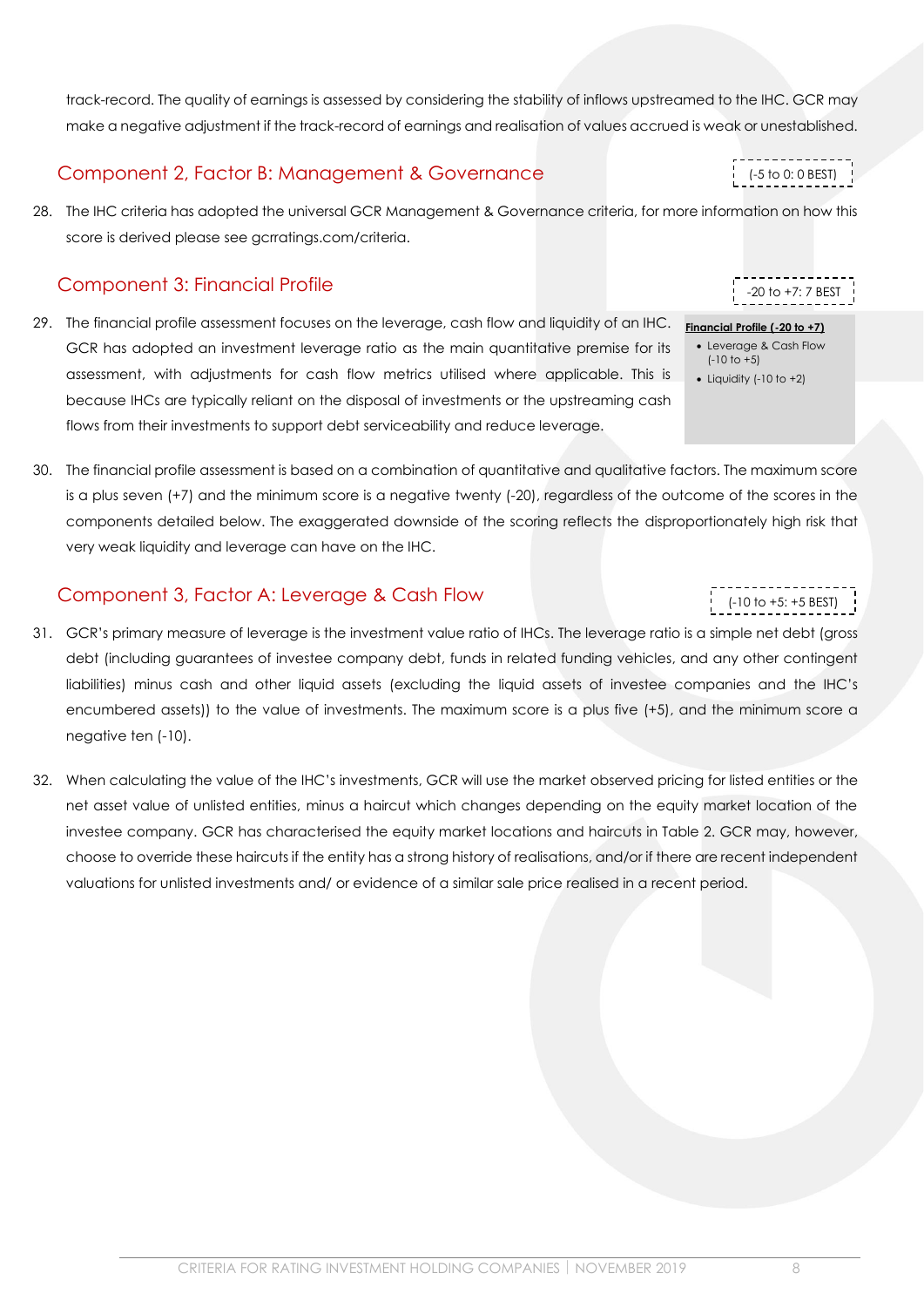<span id="page-8-0"></span>

|           | Table 2: Haircuts applied to investee companies                                                                                                                                                                                                                     |                          |                            |
|-----------|---------------------------------------------------------------------------------------------------------------------------------------------------------------------------------------------------------------------------------------------------------------------|--------------------------|----------------------------|
| Economy   | Countries                                                                                                                                                                                                                                                           | Listed<br><b>Haircut</b> | Unlisted<br>Haircut        |
| Developed | Australia, Austria, Belgium, Canada, Denmark, Finland, France, Germany,<br>Hong Kong, Republic of Ireland, Israel, Italy, Japan, Netherlands, New<br>Zealand, Norway, Portugal, Singapore, Spain, Sweden, Switzerland, United<br>Kingdom, United States of America. | 15%                      | $25\% - 50\%$ <sup>*</sup> |
| Emerging  | Brazil, Chile, Columbia, Czech Republic, Egypt, Greece, Hungary, India,<br>Indonesia, Korea, Malaysia, Mexico, Pakistan, Peru, Philippines, Poland,<br>Qatar, Russia, South Africa, Taiwan, Thailand, Turkey and UAE.                                               | 20%                      | $30\% - 60\%$ <sup>*</sup> |
| Frontier  | Any country not in the above buckets.                                                                                                                                                                                                                               | 25%                      | $35\% - 70\%$ <sup>*</sup> |

*\* The range used for the unlisted haircut will depend on the veracity and independence of the assumptions made on market value.*

| Table 3: Leverage & Cash Flow |               |                                                                                                                                                                                                         |  |
|-------------------------------|---------------|---------------------------------------------------------------------------------------------------------------------------------------------------------------------------------------------------------|--|
| Assessment                    | Score         | Primary Measure: Investment Leverage (Ioan to value)                                                                                                                                                    |  |
| Highest                       | $4$ to 5      | To achieve the highest score the IHC would typically have the strongest investment<br>leverage ratio, and a strongly diversified pool of dividend sources, or marketable,<br>liquid investee companies. |  |
| High                          | $2$ to $3$    | Less than 25%                                                                                                                                                                                           |  |
| Intermediate                  | $-1$ to $1$   | 25% to 50%                                                                                                                                                                                              |  |
| Low                           | $-3$ to $-2$  | 50% to 75%                                                                                                                                                                                              |  |
| Lowest                        | $-4$ to $-10$ | $>75\%$                                                                                                                                                                                                 |  |

33. GCR may also make adjustments for other risks that affect the capital structure, which include:

- *34.* **(Negative)** To compliment the investment leverage ratio, GCR will also analyse the cash flow coverage of interest payments of the IHC to see if cash flows generated from operations are sufficient to support the ongoing debt service needs of IHC. Cash flow coverage may incorporate cash flow coverage analysis as per GCR's Criteria for Rating Corporate Entities, May 2019, published at [gcrratings.com/criteria.](http://www.gcrratings.com/criteria) If cash flows or earnings are not suitably covering the interest and short-term principal repayments of the IHC, GCR may choose to bring down the initial staring point.
- 35. **(Negative)** Currency risk arises when entities borrow in a currency other than the one in which its revenues or earnings are realised. This position can materially change the leverage position of the entity (in the event of adverse currency movements) if the company has/cannot not put a financial hedge. The level of adjustment will depend on the amount of leverage and the foreign currency exposure/volatility.
- *36.* **(Negative)** If the debt structure is concentrated, GCR can make a negative adjustment(s). Broadly, GCR would view funding to be concentrated when it comes from one source, i.e. if it is near entirely funded by the banking sector, or if one counterparty contributes more than 33% of funds.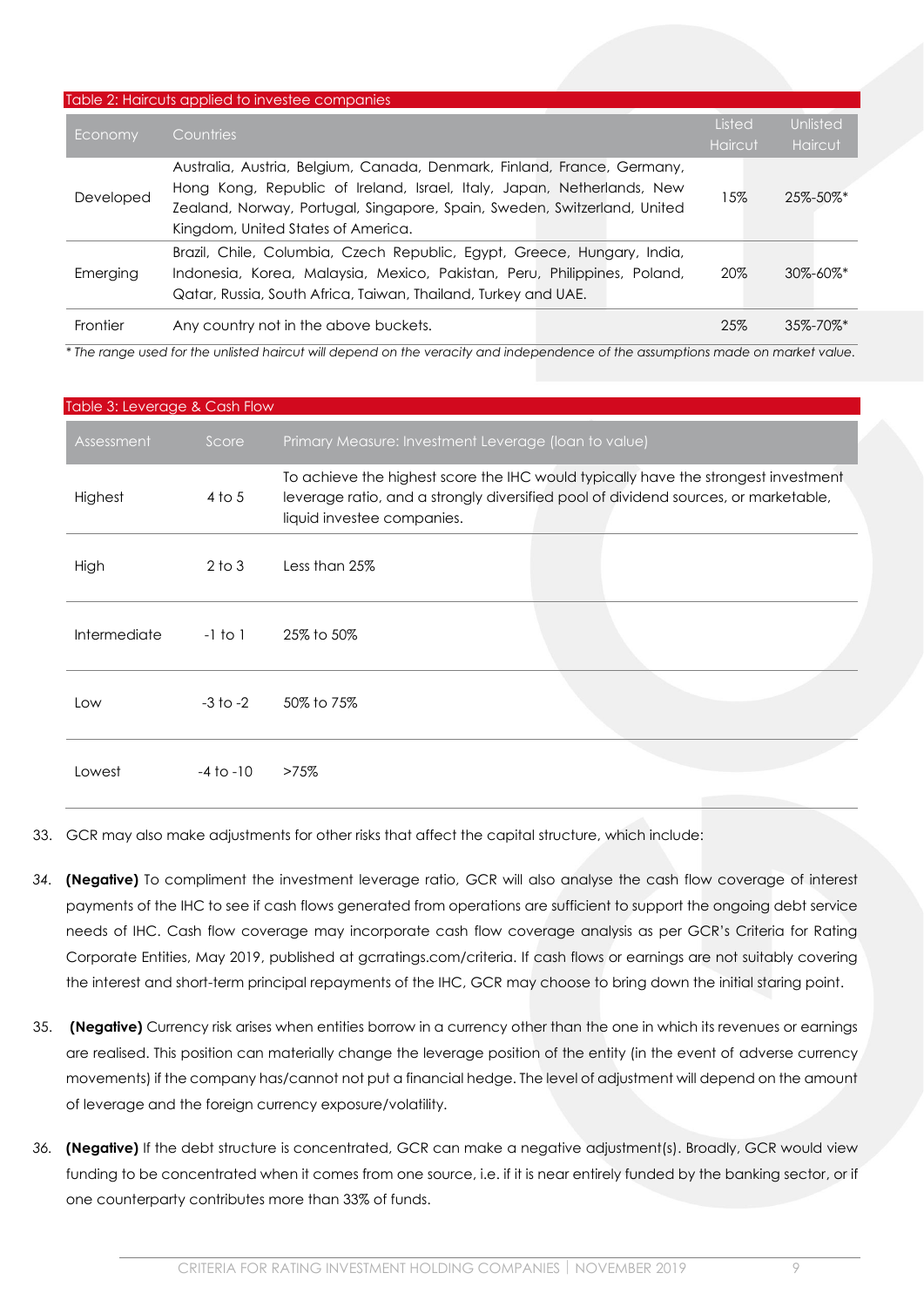- **37. (Negative)** GCR place strong emphasis on the maturity profile of the capital structure. GCR could make an adjustment if there are material refinancing risks at any stage or if the weighted-average-maturity of funds are under two years.
- 38. **(Negative)** GCR views the regular use of shareholder loans or guarantees to investee companies as a negative factor, as it lowers the potential liquidity of the investments and may demonstrate a lack of market access from the investee companies.
- 39. **(Negative)** If debt is growing very quickly, possibly due to an aggressive investment strategy and the associated commitments, GCR can also bring down the initial leverage score, depending on the nature of the growth.
- 40. **(Negative/Positive)** Weak or strong operating subsidiaries/investments. If the group owns an investee company that is materially underperforming and/or over leveraged, is dependent on funding/liquidity from the IHC/other shareholders, or is close to covenant breach, GCR could make a negative adjustment.
- 41. **(Positive)** The presence of loss-bearing instruments at the IHC, which take losses long before senior unsecured instruments, could improve the risk score of the IHC. Typically, such instruments use trigger points that cause mandatory and permanent write down or they are fully at management's discretion and GCR view the incentive to use them as strong. Additionally, from time to time, GCR views elements of permanent investor, concessionary or government funding which could be converted to capital (at management's option) should there be a stress as positive, although management control and intent is also an important factor for this element. If GCR assesses such instruments to be akin to equity, GCR may improve the score if the contractual, statutory or combined management/ investor intent supports this case.
- 42. **(Positive)** Cash flow coverage may be positively adjusted for potential for asset sales. GCR will make adjustments to asset values and timing expectations, based on asset characteristics and underlying market dynamics.

### <span id="page-9-0"></span>Component 3, Factor B: Liquidity

# (-10 to +2: +2 BEST)

- 43. GCR applies a zero-tolerance approach to a lack of liquidity. This is because a company with a healthy balance sheet and strong competitive position can still fail if it does not have appropriate levels of, and control over, its liquidity. As a result, weak liquidity can bring the ratings down to the lowest levels, should GCR have concerns. The maximum score is a plus two (+2) and the minimum score is a negative ten (-10), with the exaggerated downside in the scoring emphasising the high risk that weak liquidity or an ineffectual treasury function can have on the credit risk profile of an IHC.
- 44. Our analytical approach is based on a simple view of the entity's ability to meet its liquidity requirements over a rolling one to two-year period. GCR first examines the sources of liquidity by netting non-pledged, non-restricted cash or other liquid assets that are not been earmarked for future investments off the total debt stock. Within liquid assets, GCR includes all listed investments of the IHC, typically with the haircuts in [Table 2](#page-8-0) [\(above\)](#page-8-0), however adding additional haircuts after taking cognisance of any market, organisational, legal, contractual or regulatory limitations on the company's ability to sell the assets. GCR may also choose to allow elements of unlisted investments, only if there is strong proof of a future sale and value.
- 45. Secondly, GCR includes all anticipated funds from investments (which GCR may haircut if dividends and other income streams have been volatile, or is of the view that such cash flows could decline from the historic observations). Thirdly, GCR includes the undrawn and available portion of committed facilities maturing after 12 months. GCR may also include a percentage of non-committed facilities if the provider of such credit lines has a stronger risk score than the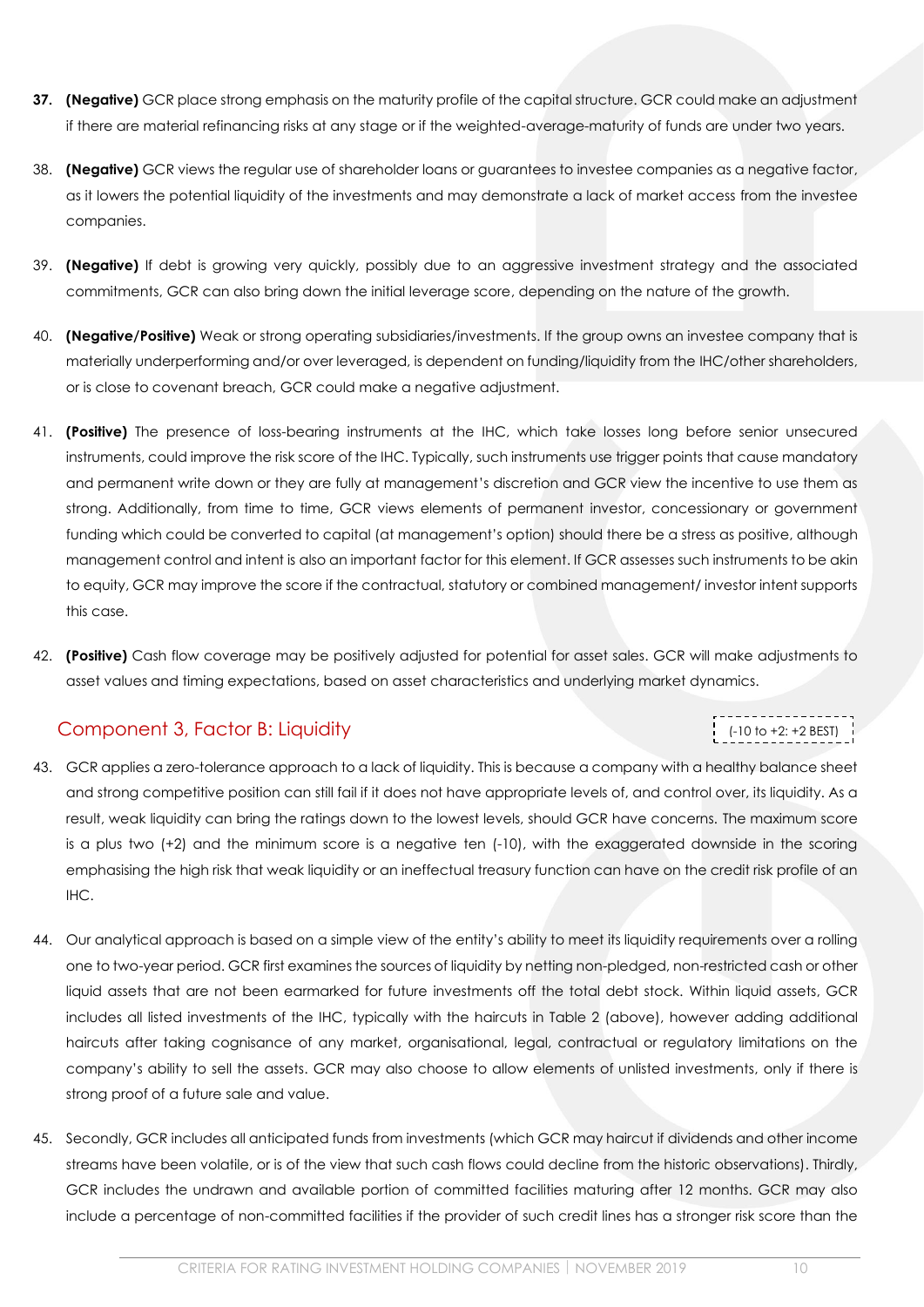borrower, and there is no joint default risk between the two parties. Regarding both committed and uncommitted lines, GCR will include the entire amount of credit available, up to but not beyond any covenant breach. GCR will typically also exclude all facilities that have rating trigger-based access and events of default.

- 46. When examining uses, GCR first looks at debt maturities over a year one period, presuming the-IHC will not have access to refinancing those funds. GCR then includes all planned capital expenditures and other discretionary elements of cash outflows. GCR will also overlay any other expected group liquidity needs or requirements.
- 47. The presence and proximity to covenants is an important factor when assessing the uses of liquidity. Covenants that trigger funding accelerations, events of default or cross default clauses are of particular importance and the score may be notched down to low/the lowest ranges to the reflect the proximity and severity of the risk at hand.
- 48. Lastly, GCR also takes a negative view of significant levels of asset encumbrance. This is because encumbrances can subordinate senior unsecured claims in liquidation and divert cash flows away from the payment of general unsecured debt. Consequently, as asset encumbrances increase, the issuer credit rating comes down.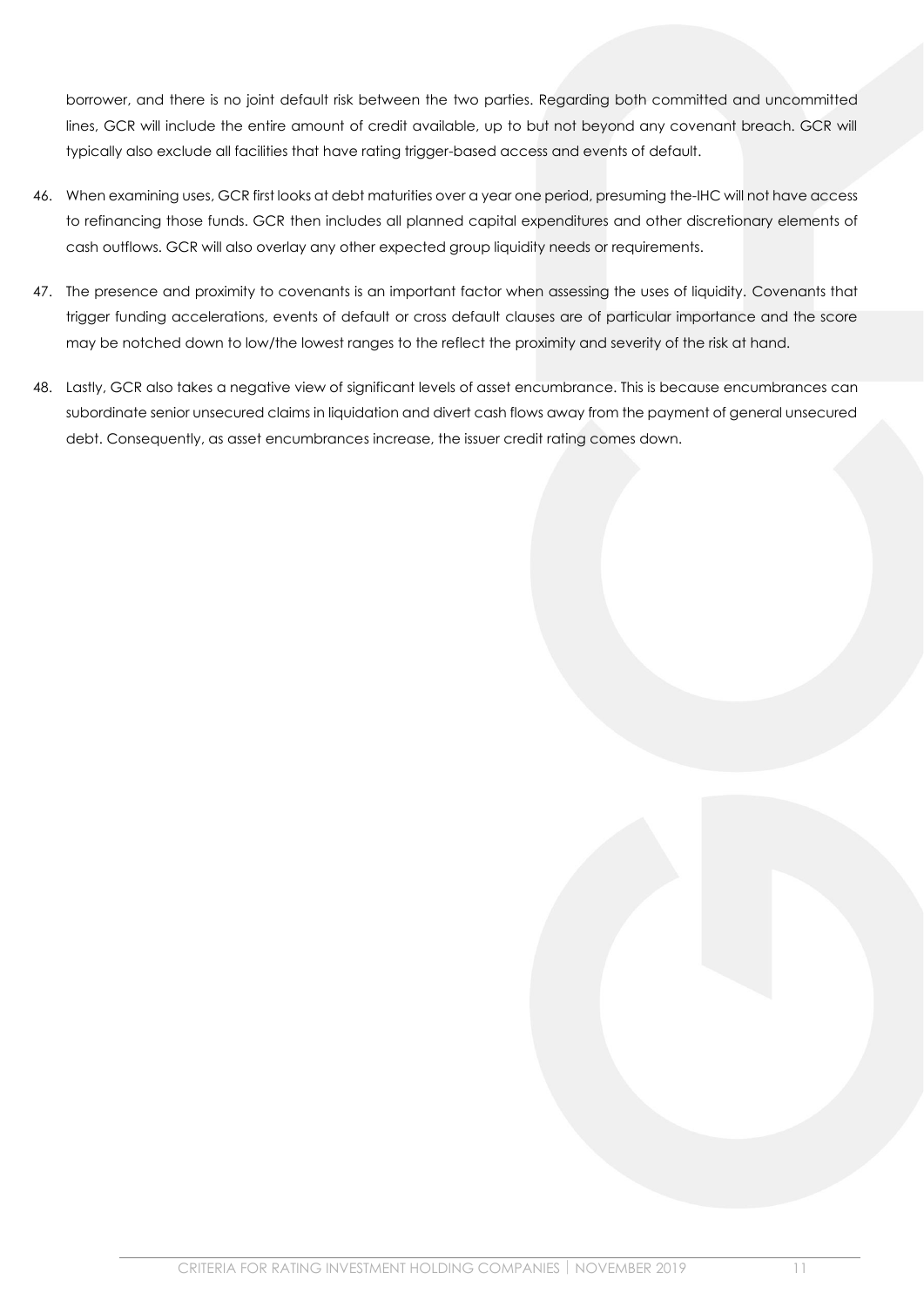| Table 4: Liquidity |                |                                                                                                                                                                                                                                                                                                                                                                                                                                             |
|--------------------|----------------|---------------------------------------------------------------------------------------------------------------------------------------------------------------------------------------------------------------------------------------------------------------------------------------------------------------------------------------------------------------------------------------------------------------------------------------------|
| Assessment         | Score          | Description*                                                                                                                                                                                                                                                                                                                                                                                                                                |
| High               | $\overline{2}$ | The entity has sources of liquidity that cover more than 2x its uses over a one-year<br>period and 1.5x over a 2-year period. Furthermore, there is significant headroom in its<br>debt covenants. There are no rating triggers in the debt packages. Funding<br>relationships with banks of good creditworthiness are strong and stable. There is no<br>asset encumbrance.                                                                 |
| Intermediate       | $-1$ to $1$    | The entity has sources of liquidity that cover between 1.25 x and 2x its uses over a one-<br>year period. For a positive score, the coverage should be over 1x for 18 months at least.<br>GCR is comfortable with the covenant headroom. There are rating triggers in the debt<br>packages but with large substantial headroom. Funding relationships are strong and<br>stable. Asset encumbrance is less than 30% of total assets.         |
| Low                | $-4$ to $-2$   | The entity has sources of liquidity that cover between 1x-1.25 x its uses over a one-year<br>period. There is limited covenant headroom, which could cause a material<br>acceleration or event of default should the performance of the company deteriorate.<br>There are rating triggers in the debt packages but with reasonable headroom. Funding<br>relationships are questionable. Asset encumbrance is less than 50% of total assets. |
| Lowest             | $-10$ to $-5$  | The entity's sources of liquidity are insufficient to cover one years' uses. Covenant<br>breaches are material, significant and plausible. Funding partners are refusing to<br>provide access to funds. Asset encumbrance is more than 50% of total assets.                                                                                                                                                                                 |

\* The above boxes highlight typical characteristics of the high, intermediate and low (and so on) assessments. It is likely that an entity has one or more characteristic across different boxes. GCR allows analytical decision making to decide what the most pertinent factors for each rated entity are. However, to achieve a stronger score the entity is likely to a number of cumulative strengths. Conversely, any one risk can bring the score down to a much weaker level.

### <span id="page-11-0"></span>**Component 4: External Support & Peer Comparison**

49. The last risk score component allows GCR to make a series of qualitative changes based on external support or peer comparisons. The most common form of support being ongoing group or extraordinary sovereign support. Support comes from shareholders/affiliates and/or governments. However, if both elements of support apply, GCR will only take the higher of the two support options to avoid double counting.

### <span id="page-11-1"></span>Component 4, Factor A: Group Support

50. For details on group support please see the Criteria for the GCR Ratings Framework.

### <span id="page-11-2"></span>Component 4, Factor B: Government Support

51. For details on government support, please see the Criteria for the GCR Ratings Framework.

### <span id="page-11-3"></span>Component 4, Factor C: Peer Comparison

52. GCR allows two positive or negative risk score adjustments to create greater credit differentiation. Typically, these adjustments should be used when an investment holding company is a generally better or worse performing company than its peer group, across a number of fields but no single factor has created/captures the ratings differential.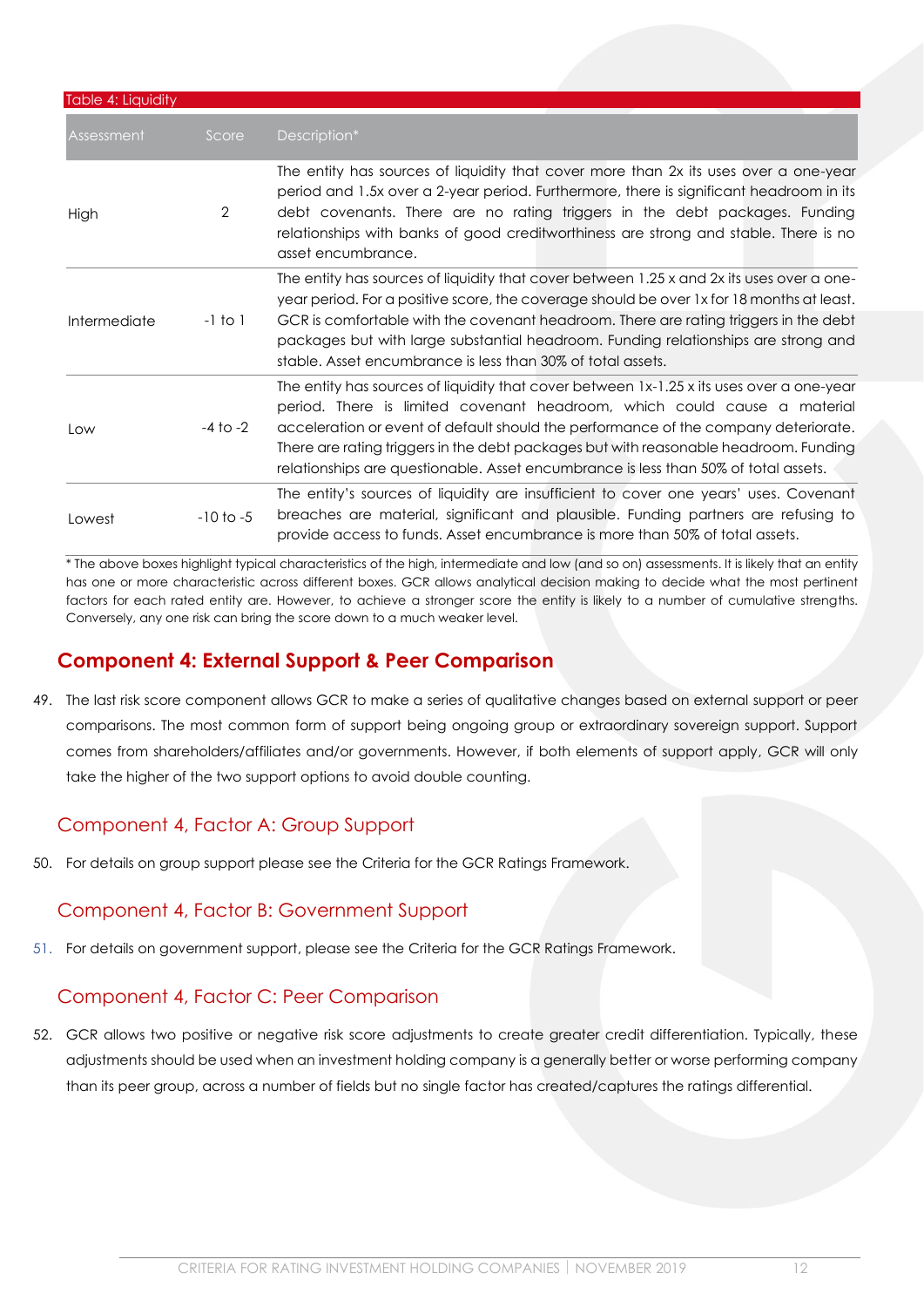### <span id="page-12-0"></span>**Final Rating Adjustment Factors**

53. Once the risk score and the ACE has been established, on either/both the national or international scale we can then establish the issuer credit ratings on legal entities. At this stage we move off the risk scoring framework and start adjusting on the national/international rating scale basis because we are trying to establish the most applicable credit ratings hierarchy within a financial group and most appropriate hierarchy within a market.

### <span id="page-12-1"></span>Rating Adjustment Factor 1: Issue Rating(s)

54. The notching from the legal entity rating will depend on the nature of the instrument, whilst always respecting the credit hierarchy.

| Table 5: Instruments               |                 |                                                                                                                                                                                                                                                                                                    |
|------------------------------------|-----------------|----------------------------------------------------------------------------------------------------------------------------------------------------------------------------------------------------------------------------------------------------------------------------------------------------|
| <b>Debt Rating</b><br><b>Types</b> | <b>Notching</b> | <b>Typical Characteristics</b>                                                                                                                                                                                                                                                                     |
| Senior<br>Unsecured                | 0               | Reflects the relevant legal entity rating on the company issuing the debt, including<br>the government support uplift (if applicable).                                                                                                                                                             |
| Senior<br>Subordinated             | $-1$            | Contractually subordinated non-perpetual and cumulative debt, with no any<br>discretionary/ mandatory/ statutory non-payment, conversion or write down clauses<br>and cannot delay coupon. Typically, would take losses at the same time as, but at a<br>deep haircut than, senior unsecured debt. |
| Junior<br>Subordinated             | $-2$ to $-3$    | Contractually subordinated debt, typically non-perpetual and cumulative, but likely<br>to have a discretionary/mandatory/statutory non-payment, conversion or write down<br>clauses. Will typically take losses before senior unsecured and senior subordinated<br>debt.                           |
| Hybrids (a)                        | $-3$ to $-4$    | Contractually subordinated debt, typically perpetual even if callable after 5 years,<br>non-cumulative, likely to have a discretionary/mandatory/statutory non-payment or<br>write down clauses with trigger points as the entity remains a going concern.                                         |
| Hybrids (b)                        |                 | All of Hybrids (a) but also with the presence of capital/liquidity or rating triggers. We<br>-5 or more would notch down according to the proximity of the trigger, whilst respecting the<br>credit hierarchy.                                                                                     |

Note; Proximity to trigger points could increase the notching described above, as we see appropriate.